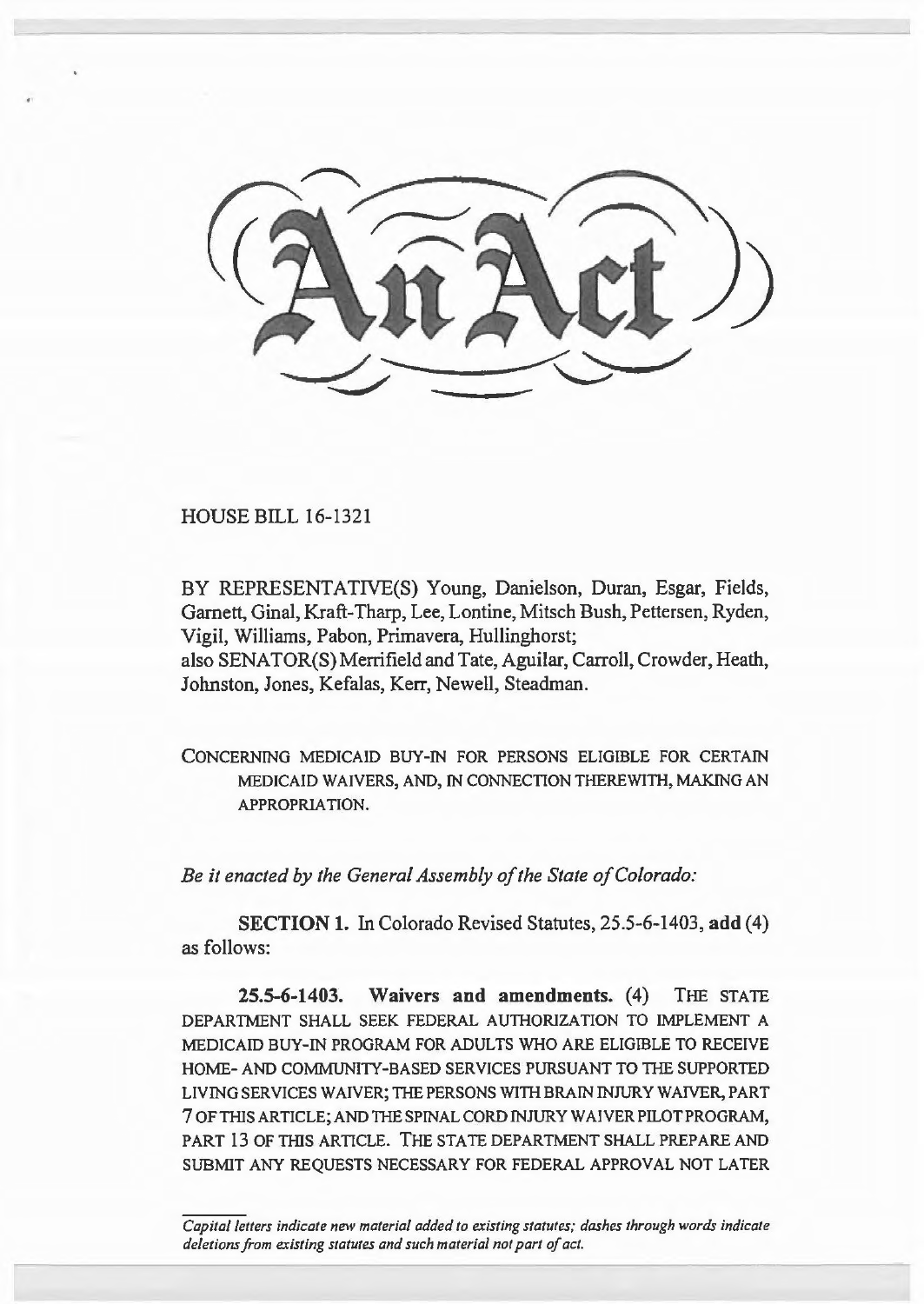THAN JANUARY 1, 2017, AND SHALL IMPLEMENT THE MEDICAID BUY-IN PROGRAM PURSUANT TO THIS SUBSECTION (4) NOT LATER THAN THREE MONTHS AFTER RECEIVING FEDERAL APPROVAL.

SECTION 2. Appropriation. (1) For the 2016-17 state fiscal year, \$13,803 is appropriated to the department of health care policy and financing for use by the executive director's office. This appropriation is from the hospital provider fee cash fund created in section 25.5-4-402.3 ( 4) (a), C.R.S. To implement this act, the office may use this appropriation for Medicaid management information system maintenance and projects.

(2) For the 2016-17 state fiscal year, the general assembly anticipates that the department of health care policy and fmancing will receive \$124,224 in federal funds for Medicaid management information system maintenance and projects. The appropriation in subsection (1) of this section is based on the assumption that the department will receive this amount of federal funds.

SECTION 3. Safety clause. The general assembly hereby finds,

## PAGE 2-HOUSE BILL 16-1321